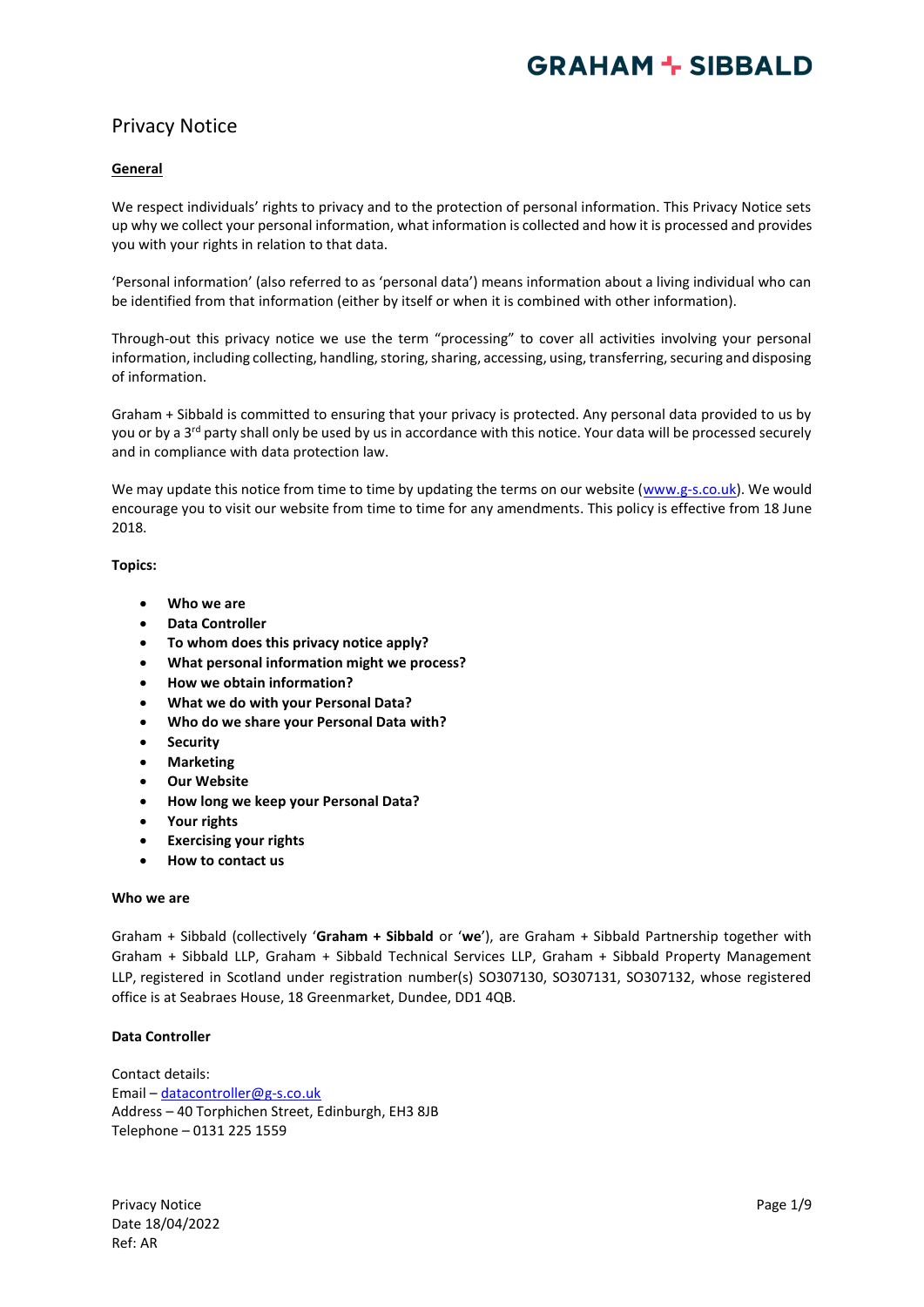#### **To whom does this privacy notice apply?**

This privacy notice applies to:

- all individuals who visit our website or who contact us by post, telephone, e-mail, social media or other means (including other electronic means); or
- all individuals who are or have been our **clients**; or
- all individuals who are our **client contacts** where you or your organisation are or have been our customer;
- all individuals who are related to our clients (**client-related individuals**) such as tenants or leaseholders where our client is the landlord; or
- all individuals who are our **business contacts** where you or your organisation supply goods or services to us, provide professional services, have expressed an interest in us or have any other business relationship with us (including where your organisation is a public authority, an industry body or regulatory authority or similar).

#### **What personal information might we process?**

We collect and process various categories of personal information at the start of and for the duration of your relationship with us. We will limit the collection and processing of information to information necessary to achieve one or more legitimate purposes as identified in this notice. Personal information may include:

#### **Relevant to ALL**

• Basic personal information, including name and address and contact details such as telephone number & email address (for example you have registered an interest in a property/ have requested particulars or to be provided with a quote to undertake a valuation on your property);

## **Customer & Suppliers**

- Financial information, including bank account details, account & transactional information and borrowing details;
- Card payment details;

#### **Customer(s)**

- Access details to 'named' property(ies);
- Customer Due Diligence (CDD) documentation (for example on purchaser/buyers/leaseholders of Commercial Properties. Documents include Passport, Driving Licence, Utility Bill, Mortgage/Bank statement etc.);
- Lease information;
- Planning consents;
- General valuation data;
- Full business accounts;
- Services provided;

## **Website Users**

• Online profile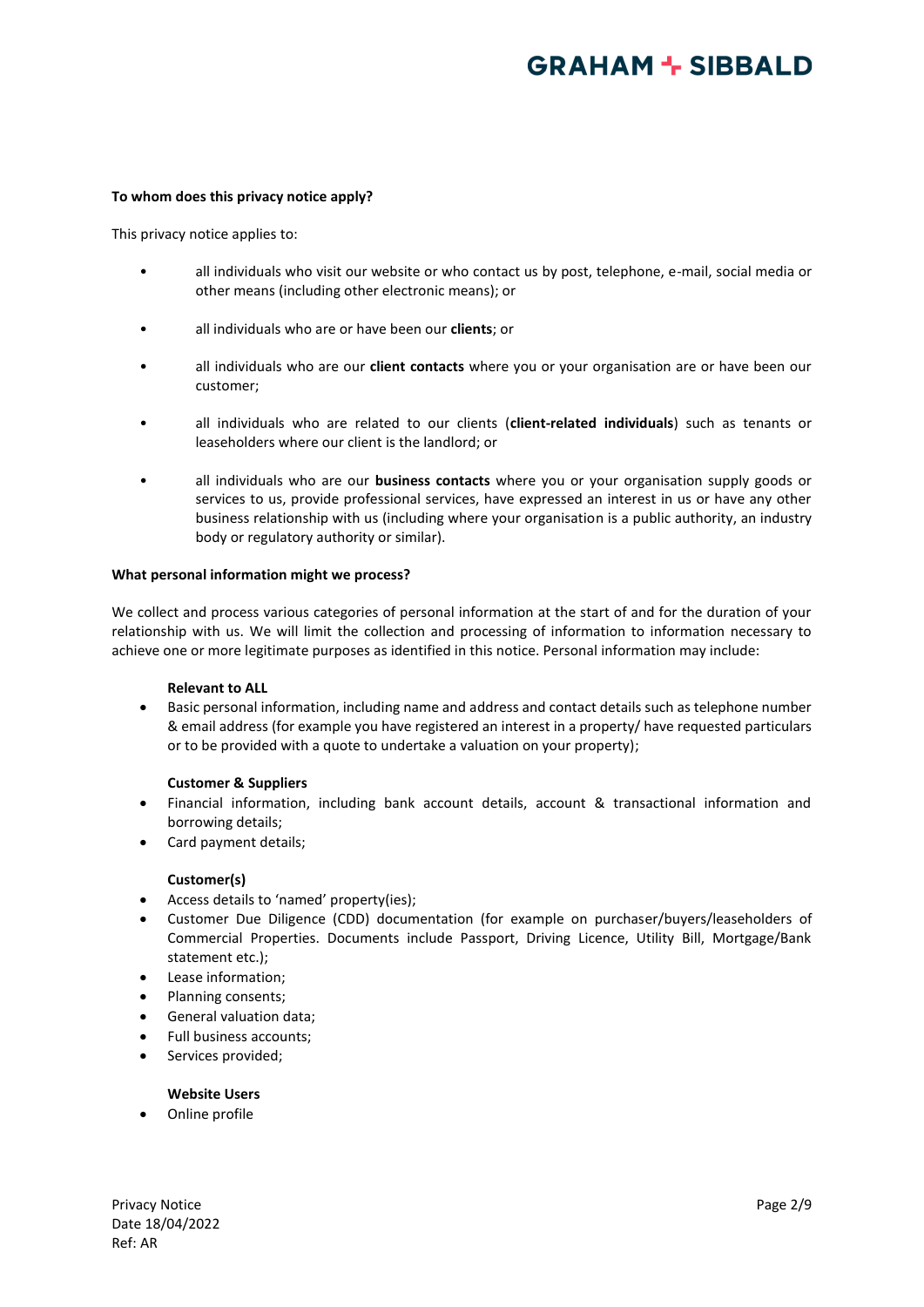Please note that failure to provide us with certain information may affect our ability to deliver services to you or your organisation or to otherwise perform a contract with you or your organisation.

### **How we obtain information?**

Your information is made up of all the personal information we collect and hold about you. It includes:

- Information you give us
- Information that we learn about you through our relationship
- Information that we receive from  $3<sup>rd</sup>$  parties (for example from mortgage lenders)
- Information that we gather from the technology that you use to access our services (for example website usage such as demographic or statistical information such as IP geographic location and web client details)
- Information that we gather from publicly available sources, such as company registers

#### **What we do with your Personal Data?**

We will only use and share your information where it is necessary for us to lawfully carry out our business activities. The personal data we hold about you is processed by us to enable us to:

- $\triangleright$  understand your needs or the needs of your organisation
- $\triangleright$  provide you with the services you or your organisation have engaged us to provide
- $\triangleright$  better those services
- $\triangleright$  managing relationships with business contacts
- $\triangleright$  collect payment for those services provided and,
- $\triangleright$  if you agree, email you about other services we think may be of interest to you.

We have described the purposes for which your information may be used in detail in Schedule 1 – Purposes of processing.

#### **Who do we share your Personal Data with?**

We will not share your personal information with anyone outside the Firm except:

- Where we have your permission;
- Where you are a client-related individual (for example where we are acting on behalf of a client and you are the tenant/leaseholder), with our client where required for the purposes of providing services to our client;
- Where you are a client or client contact, as required for the purposes of providing a service to our client (for example to a planning committee for planning application submissions);
- Where we are required by law to share your personal information with law enforcement agencies, judicial bodies, government entities or regulatory bodies;
- With 3<sup>rd</sup> parties providing services to us such as agents and sub-contractors acting on our behalf, such as the companies we use to put up marketing boards, utility brokers, site contractors;
- With debt collection agencies, and legal and other professional advisors;
- Where permitted by law, it is necessary for our legitimate interests or those of a 3<sup>rd</sup> party, and it is not inconsistent with the purposes listed above. See Schedule 1

Graham + Sibbald will not share your information for marketing purposes outside the Firm.

Where we use any contractor to process your personal data, we ensure that they have entered into a binding legal contract with us ensuring that they will only process your data on our written instruction and in accordance with appropriate security provisions.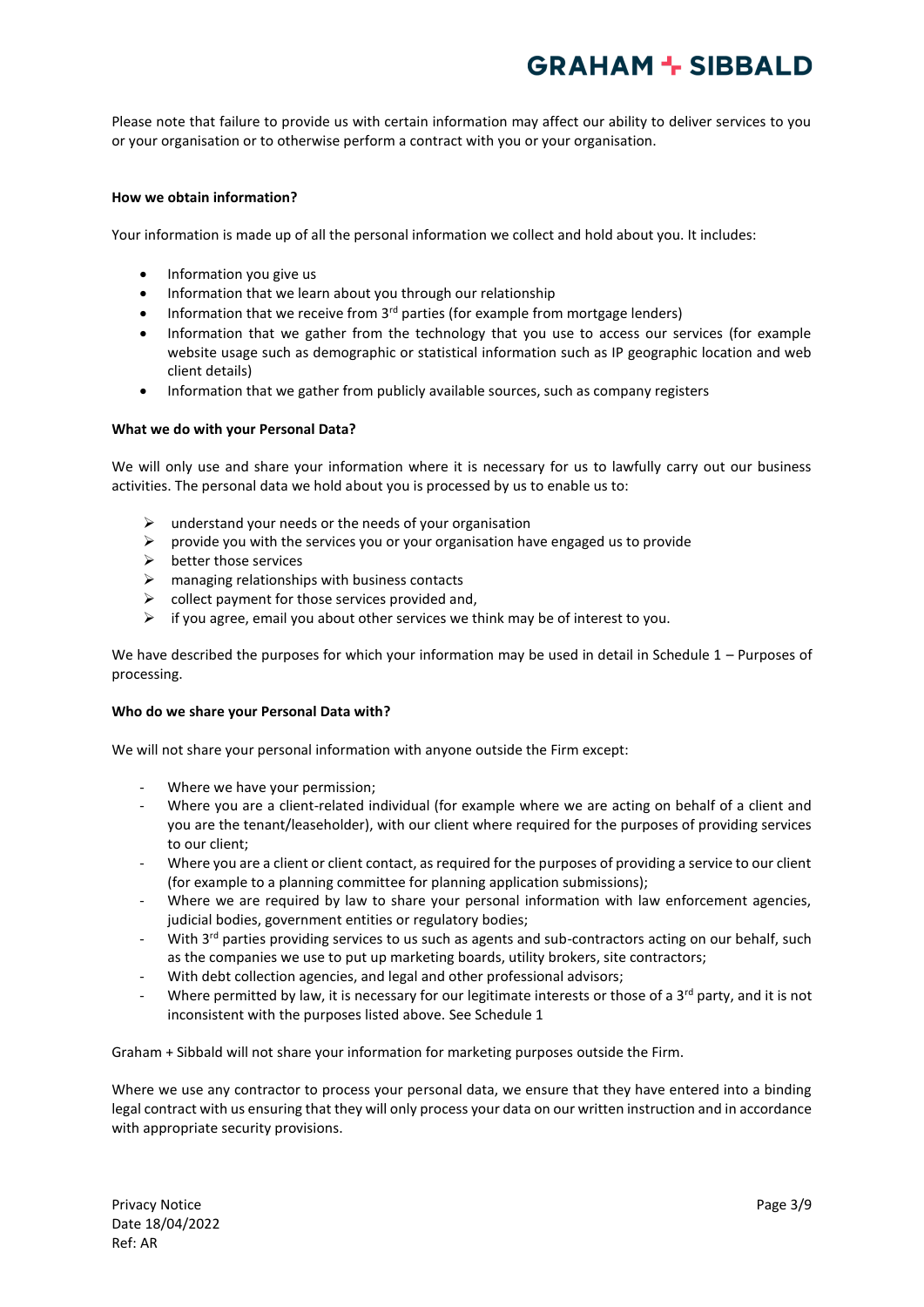If you ask us to, we will share your personal information with any  $3<sup>rd</sup>$  party on the basis you provide us with permission to do so. Please note, we're not responsible for any such 3<sup>rd</sup> party's use of your personal information, which will be governed by their agreement with you and any privacy statement they provide to you.

The personal information held by us will in the main be stored and processed within the United Kingdom. In the event that we transfer information to countries out with the UK, we will only do so where:

- The Information Commissioner's Office (ICO) has decided that the country or the organisation we are sharing your information with will protect your information adequately;
- We have entered into a contract with the organisation with which we are sharing your information (on terms approved by the ICO) to ensure your information is adequately protected; or
- You have given us explicit consent to transfer information to a country out with the UK.

### **Security**

We are committed to ensuring that your information is secure with us and the  $3^{rd}$  parties who act on our behalf. In order to prevent unauthorised access or disclosure, we have put in place suitable physical, electronic and managerial procedures to safeguard and secure the information we process. Periodic checks are undertaken to ensure that our security measures remain appropriate and up to date.

### **Marketing**

If you are a consumer, we will only provide you with direct marketing communications where you have consented to receive such communications or you have contacted us directly to request specific information about our products or services. You can subscribe to receive our regular marketing communications, and you can adjust your marketing preferences at any time by contacting our Marketing department, details below.

If you represent another business, we may provide you with direct marketing communications where we feel that this may be relevant to your business (provided that you have not opted out of such communications). When we use your personal data for such purposes, we do so on the basis that it is in our legitimate interest to pursue direct marketing, provided that it constitutes fair processing of your personal data to do so.

You can also opt-out or unsubscribe from all or some of these marketing communications at any time by contacting us, details below, or by clicking "unsubscribe" at the bottom of any marketing email.

Where you opt out of receiving these marketing communications, this opt-out will not apply to personal data provided to us for any other purpose.

We will still use your contact details to contact you in relation to the service that we are providing you.

#### Email: [enquiries@g-s.co.uk](mailto:enquiries@g-s.co.uk)

Address: Graham + Sibbald, Marketing Department, 40 Torphichen Street, Edinburgh, EH3 8JB Telephone: 0131 225 1559

#### **Our Website**

#### **Cookies**

Cookies are text files placed on your computer to collect standard internet log & visitor behaviour information. This information is used to track visitor use of our website and to compile statistical reports on website activity allowing us to improve and tailor it to customers' needs.

For further information visit [www.aboutcookies.org.uk](http://www.aboutcookies.org.uk/) O[R www.allaboutcookies.org](http://www.allaboutcookies.org/)

You can choose to accept or decline cookies and the above websites will tell you how to remove the cookies from your browser. However, in a few cases some of our website features may not function as a result.

Privacy Notice **Privacy Notice Page 4/9** Date 18/04/2022 Ref: AR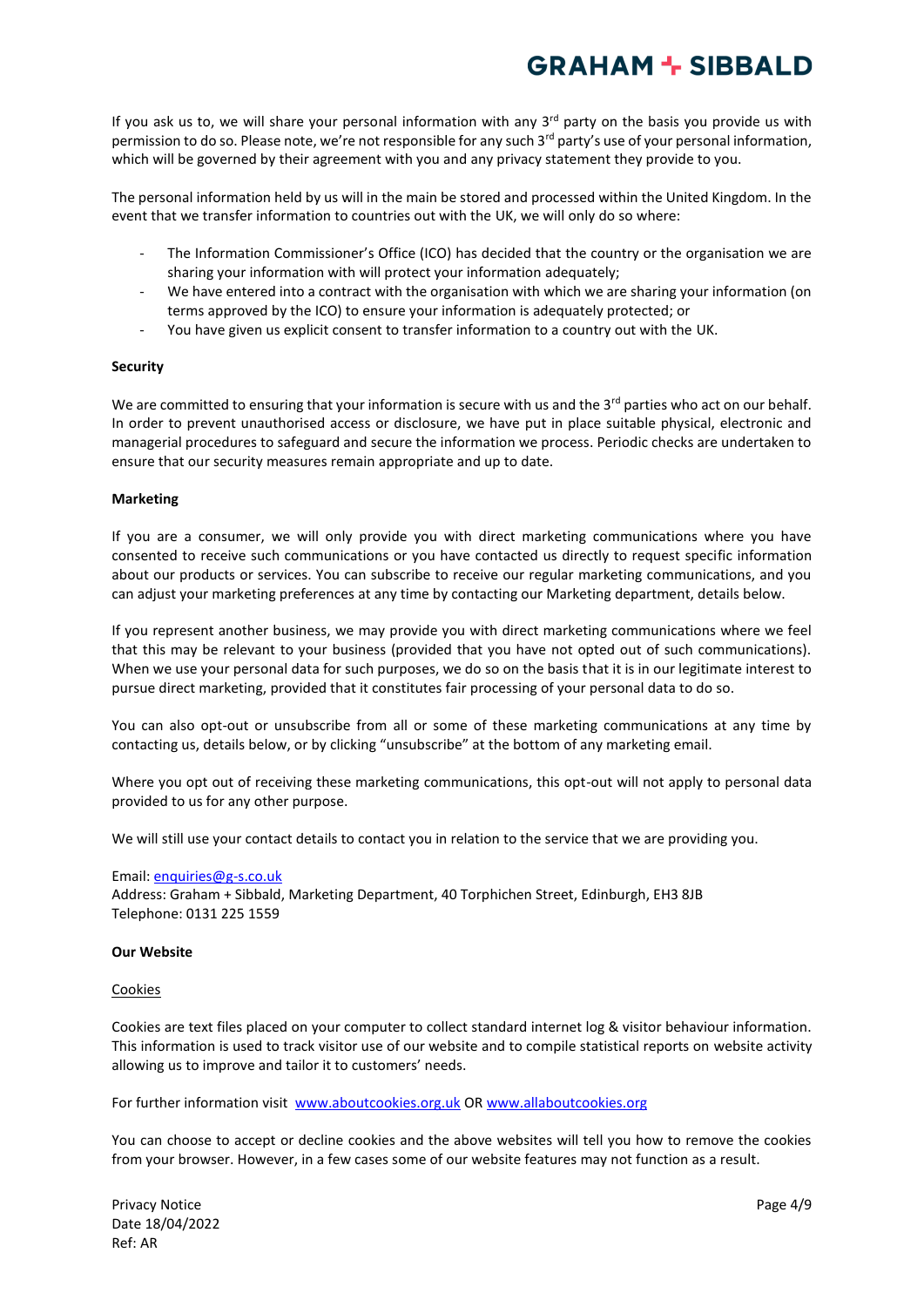#### Card payments made via our Website

We do not store debit or credit card details nor do we share customer details with any third parties.

#### Other websites

Our website may contain links to other websites of interest. This privacy notice only applies to our website so when you link to other websites you should exercise caution and read the privacy statement to the website in question.

### **How long we keep your Personal Data?**

We will only retain your personal data for as long as necessary to fulfil the purposes we collected it for, including for the purposes of satisfying any legal, accounting, or reporting requirements.

To determine the appropriate retention period for personal data, we consider the amount, nature, and sensitivity of the personal data, the potential risk of harm from unauthorised use or disclosure of your personal data, the purposes for which we process your personal data and whether we can achieve those purposes through other means, and the applicable legal requirements.

In the absence of specific legal, regulatory or contractual requirements, our standard retention period for personal data is seven years after conclusion of any relationship between you and us.

After this time, it will be securely destroyed if it is no longer required for the purpose it was obtained.

Retention periods may be changed from time to time based on business or legal and regulatory requirements.

We may on exception retain your information for longer periods, particularly where we need to withhold destruction or disposal based on an order from the courts or an investigation by law enforcement agencies or our regulators. This is intended to make sure that the Firm will be able to produce records as evidence if they're needed.

## **Your rights**

We want to make sure you are aware of your rights in relation to the personal information we process about you. We have described those rights and the circumstances in which they apply below.

#### Right of Access - You have the right to access your personal information that we hold

Commonly known as a "subject access request", you have the right to request access to the personal information we hold about you and to check that we are lawfully processing it. Please contact our Data Protection Officer if you wish to request such access.

#### Right of Erasure – You have the right to request that we delete your personal information

You may request that we delete your personal information if you believe that:

- we no longer need to process your information for the purposes for which it was provided;
- we have requested your permission to process your personal information and you wish to withdraw your consent; or
- we are not using your information in a lawful manner.

Note, however, that we may not always be able to comply with your request of erasure for specific legal reasons which will be notified to you, if applicable, following your request. The right of erasure does not apply to personal data which is processed because it is necessary for the performance of a contract with individual(s).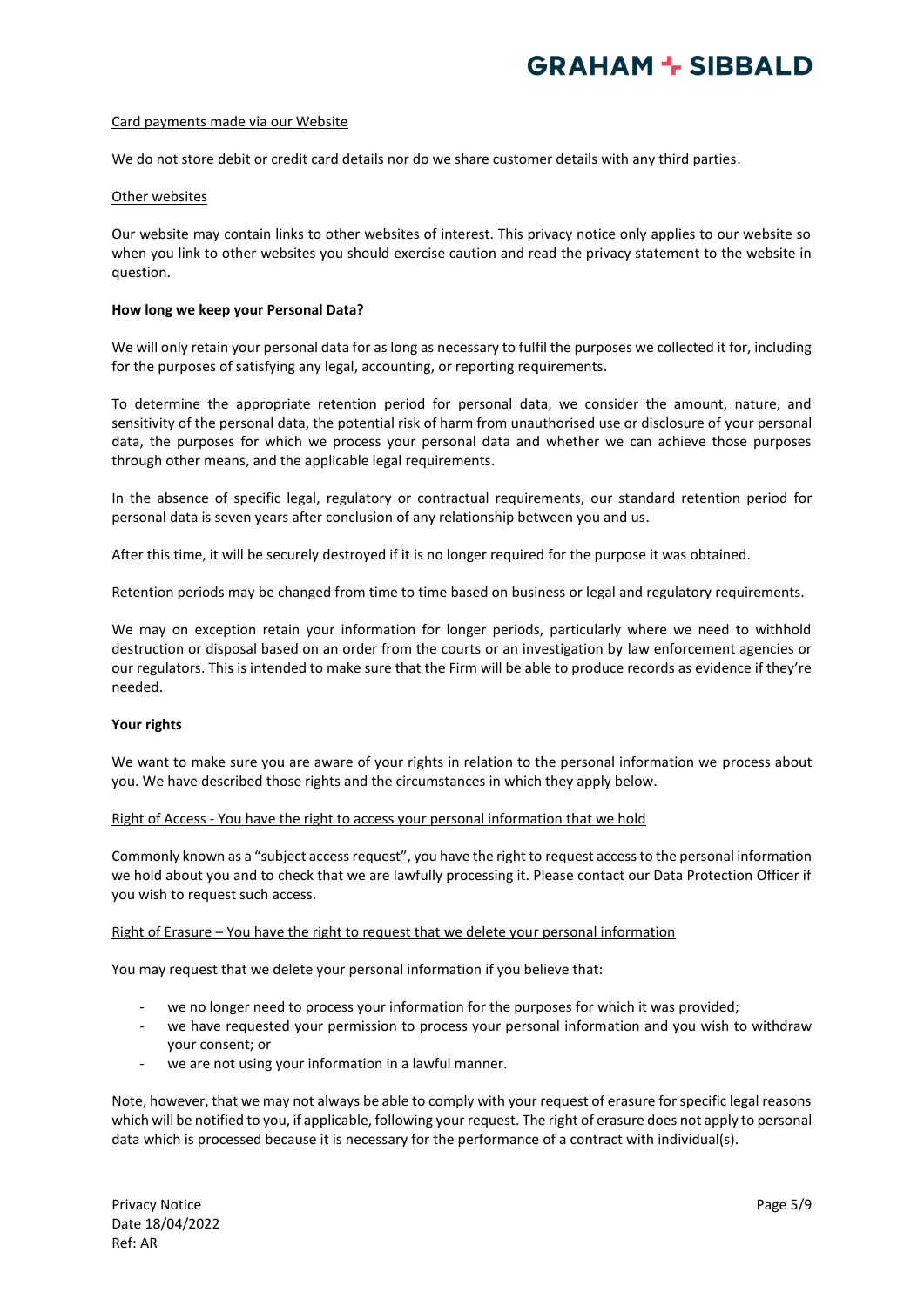Please note that if you request us to delete your information, we may have to suspend the service(s) we provide to you.

## Right of Rectification – You have the right to request us to amend any inaccurate data

You have the right to rectification and for any inaccurate data to be amended. Requests should be made verbally or in writing to our Data Protection Officer.

### Right of Restriction – You have the right to request us to restrict the processing of your personal information

You may request us to restrict processing your personal information if you believe that:

- you want us to establish the accuracy of your personal data;
- where our use of the data is unlawful but you do not want us to erase it;
- where you need us to hold the data even if we no longer require it as you need it to establish, exercise or defend legal claims; or
- you have objected to our use of your data but we need to verify whether we have overriding legitimate grounds to use it.

Please note if you request us to restrict processing your information, we may have to suspend the service(s) we provide to you.

#### Right of Data Portability – You have a right to data portability

Where we have requested your permission to process your personal information or you have provided us with information for the purposes of entering into a contract with us, you have a right to receive the personal information you provided us in a portable format. If you would like to request the personal information you provided to us in a portable format, please contact our Data Protection Officer.

#### Right of Objection – You have a right to object to the processing of your personal information

Where we rely on our legitimate interests (or those of a  $3<sup>rd</sup>$  party) as the basis for processing your personal information, you have a right to object to us processing your personal information (and to request us to restrict processing) based on your particular situation unless we can demonstrate compelling and legitimate or legal grounds for the processing, which may override your own interests or where we need to process your information to investigate and protect us or others from legal claims.

Depending on the circumstances, we may need to cease processing your personal information altogether, or where requested, delete your information. Please note that if you object to us processing your information, we may have to suspend the service(s) we provide to you.

#### Marketing – You have the right to object to direct marketing

You have the right to object at any time to processing of your personal information for direct marketing purposes. For more information please refer to section on 'Marketing' above.

#### Withdraw consent – You have a right to withdraw your consent

Where we rely on your permission to process your personal information, you have a right to withdraw your consent at any time. We will always make it clear where we need your permission to undertake specific processing activities.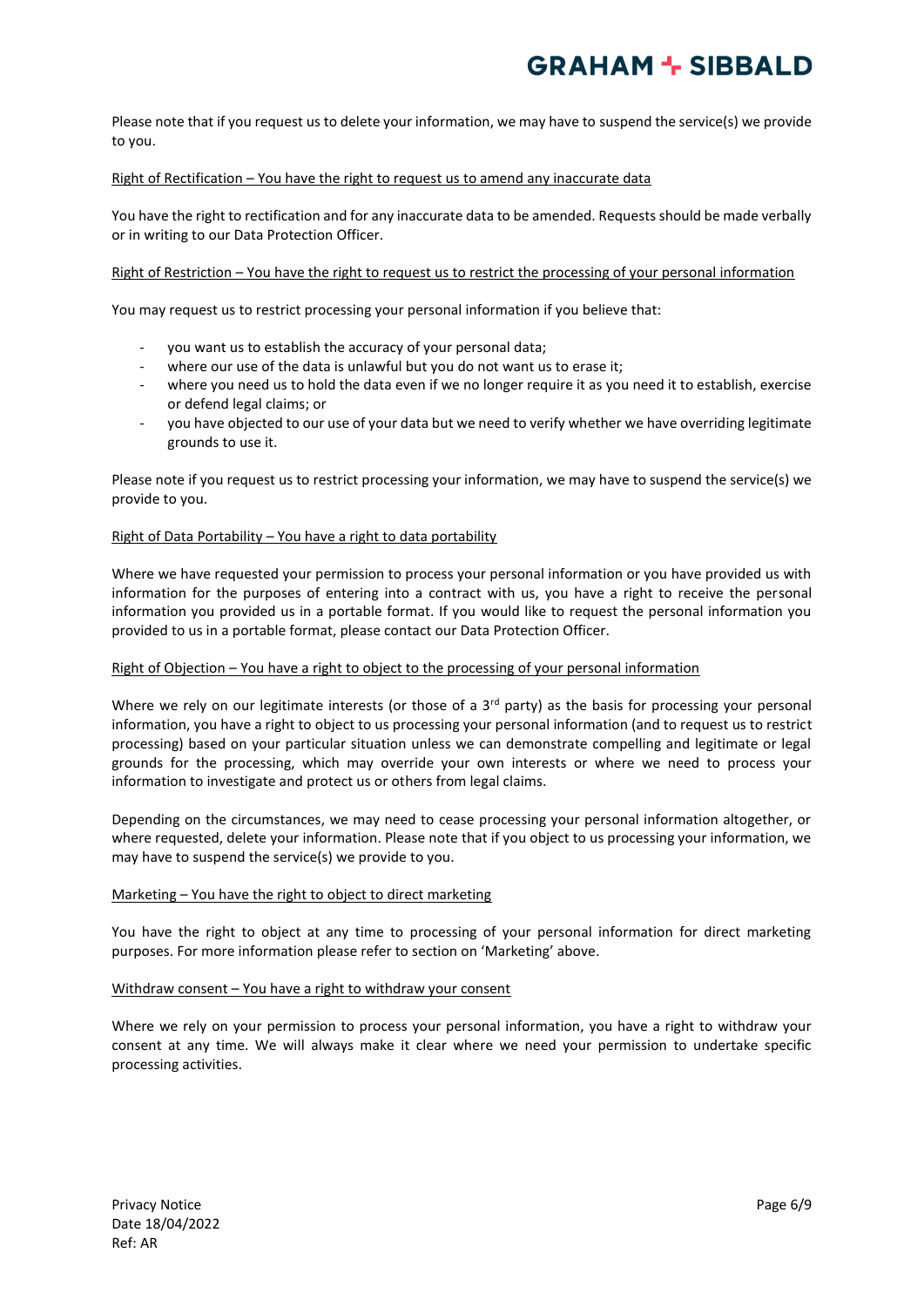### **Exercising your rights**

If you wish to exercise any of these rights outlined above, please contact our Data Protection Officer.

We may need to request specific information from you to help us confirm your identity and ensure your right to access your personal information (or to exercise any of your other rights). This is a security measure to ensure that personal information is not disclosed to any person who has no right to receive it. We may also contact you to ask you for further information in relation to your request to speed up our response.

You will not have to pay a fee to access your personal information (or to exercise any of the other rights). However, we may charge a reasonable fee if your request is clearly unfounded, repetitive or excessive. Alternatively, we may refuse to comply with your request in these circumstances.

We try to respond to all legitimate requests within one month. Occasionally it may take us longer than a month if your request is particularly complex or you have made a number of requests. In this case, we will notify you and keep you updated

#### **How to contact us**

We are committed to ensuring that your personal information is processed lawfully, fairly and securely. If you have any questions about our privacy notice, the information we hold about you or concerns about our notice or the way in which we process your personal information please contact us:

- By email data.controller@g-s.co.uk
- Or write to Data Protection Officer, Graham + Sibbald, 40 Torphichen Street, Edinburgh, EH3 8JB

You also have the right to complain to the Information Commissioner's Office about how we are processing your personal information. If you remain unsatisfied with our response, you can contact the Information Commissioner's Office at: -

Information Commissioner's Office Wycliffe House Water Lane Wilmslow Cheshire SK9 5AF

Tel: 0303 123 1113 www.ico.org.uk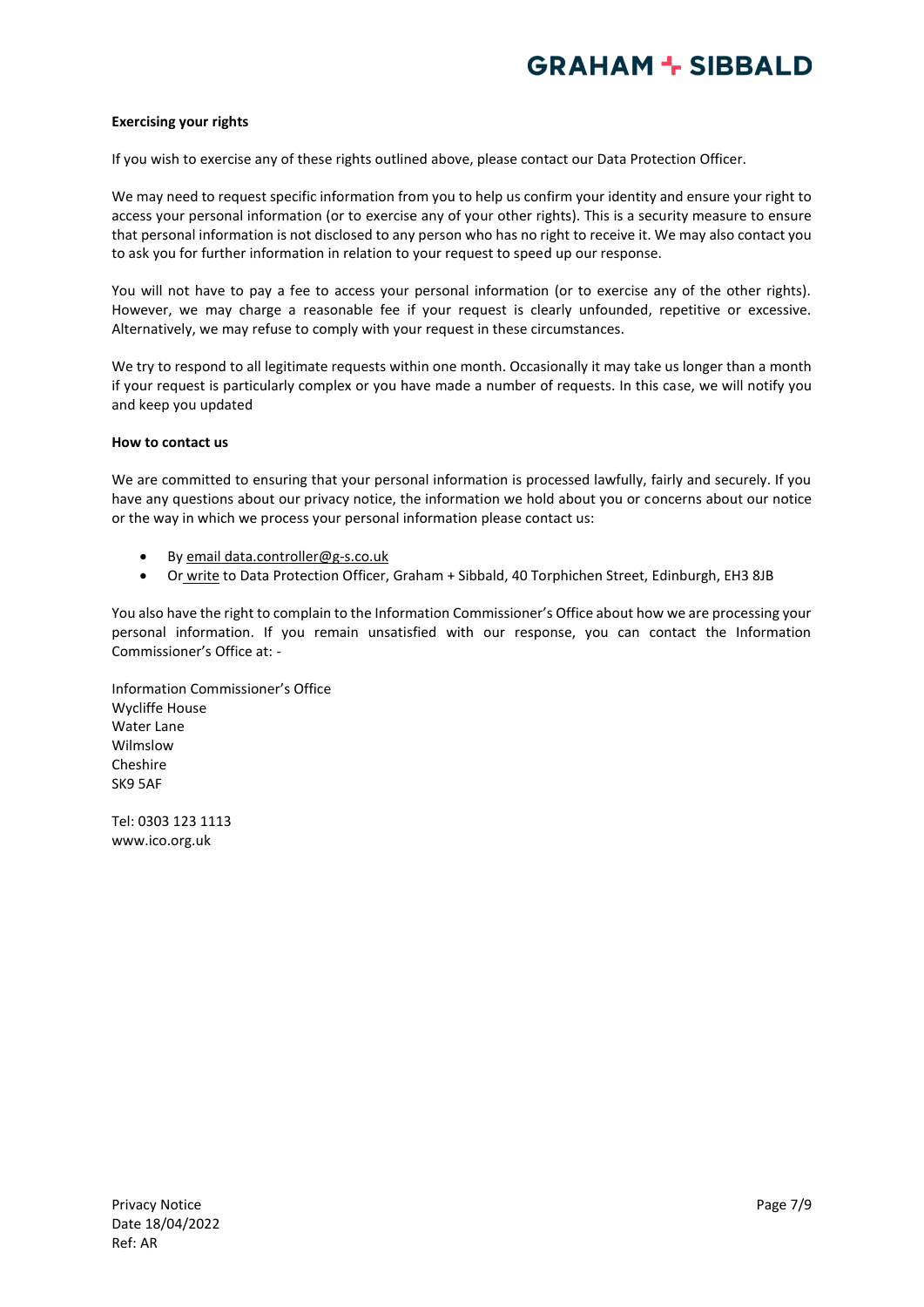### **Schedule 1 – Purposes of Processing**

We will only use and share your personal information where it is necessary for us to carry out our lawful business activities. We want to ensure that you fully understand how your personal information may be used and have therefore described the purposes for which your personal information may be used in detail below:

### Contractual necessity

Where you are a client, we may process your information where it is necessary to enter into a contract with you for the provision of our services or to perform our obligations under that contract. Where you are a business contact supplying (or wishing to supply) goods or services to us (e.g. as a sole trader), we may process your personal information where it is necessary to enter into a contract with you for the supply of such goods or services to us or to perform our obligations under that contract. Please note that if you do not agree to provide us with the requested personal information, it may not be possible for us to continue to provide a service to you or to receive such goods or services from you. This may include processing to:

- Provide and administer those service(s) through-out your relationship with the Firm including executing your instructions, resolving any queries;
- Manage and maintain our relationship with you and for ongoing customer service.

#### Legal Obligation

In order to provide a number of our services we are required by law to collect and process certain personal information about you. Please note that if you do not agree to provide us with the requested personal information, it may not be possible for us to continue to provide the service(s) to you. This may include processing to:

- Confirm your identity to comply with laws relating to money laundering, fraud, terrorist financing and Transfer of Funds (Information on Payer) Regulations Act 2017, bribery and corruption and international sanctions. This may require us to share data with law enforcement and regulatory bodies;
- Assess affordability and suitability on behalf of client(s) (for example for the purpose of making an offer on and signing a lease);
- Share data with police, law enforcement or other government agencies where we have a legal obligation, including reporting suspicious activity and complying with production of court orders;
- Investigate and resolve complaints;
- Conduct investigations into breaches of conduct and the Firm's policies by our employees;
- Provide assurance that the Firm has effective processes in place to identify risks to the business.

#### Legitimate Interests

We may process your personal information where it is in our legitimate interests to do so as an organisation and without prejudicing your interests or fundamental rights and freedoms.

We may process your personal information in the day to day running of our business, to manage our business and financial affairs. It is in our interests to ensure that our processes and systems operate effectively and that we can continue operating as a business. This may include processing your information to:

- Monitor, maintain and improve internal business processes, information and data, market knowledge, technology and services;
- Identify & rule out conflicts of interest;
- Deliver our services to your organisation (where you are a client contact);
- Receive goods or services from a third-party supplier (where you are a business contact on behalf of another organisation);
- Internal record keeping and staff training;
- Ensure business continuity and disaster recovery and responding to business incidents and emergencies;